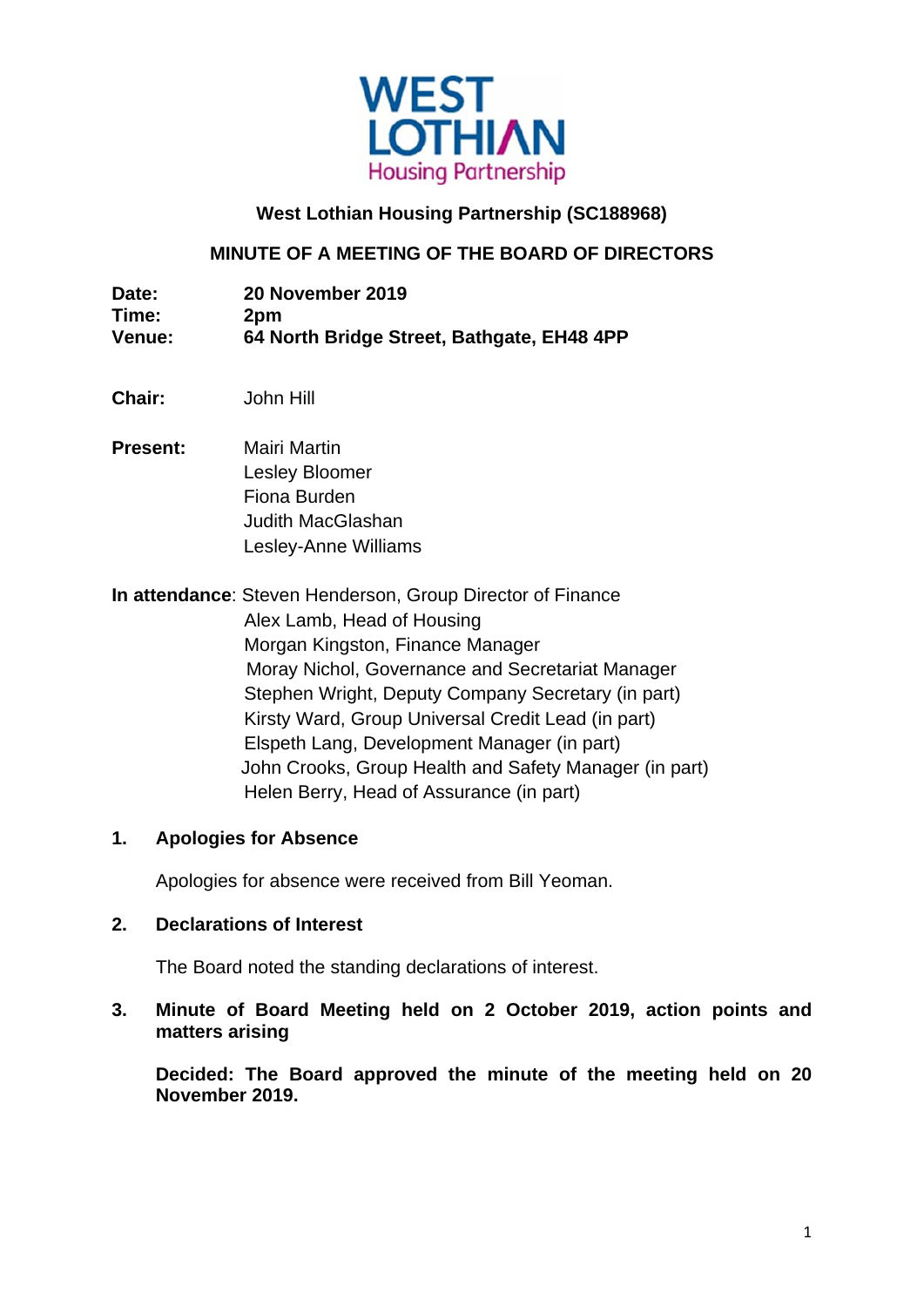# **4. Director's Update**

 The Board received an update on the ballot of Dumfries and Galloway Housing Partnership tenants on partnership plans with Wheatley Group and the ballot of Barony tenants on the proposal to transfer housing stock to WLHP.

## **5. Universal Credit and Welfare Reform Update**

 The Board received an update on our response to the UK government's roll out of Universal Credit, the impact of this on our tenants, communities and business and how we are managing and mitigating these impacts.

 The Board discussed in particular the work undertaken to support our tenants, protect income through our approach to rent collection and to gain a better understanding of future challenges through learning journeys and the analysis of performance data.

#### **Decided: The Board:**

- **1) Noted the update on Universal Credit and Welfare Reform; and**
- **2) Noted the range of mitigations in place to manage the impact of Welfare Reform on our tenants, communities and business.**

## **6. Housing Performance 2019/20 – Quarter 2**

The Board received a report on progress against delivery plan measures and projects to the end of the second quarter. The Board noted in particular the low level of staff absence from work through sickness. The Board discussed our approach to defining strategic projects linked to strategy, and requested further detail on progress updates be incorporated into future reports.

## **Decided: The Board noted the content of the report and the actions highlighted to maintain and improve performance.**

## **7. Rent Campaign (Presentation)**

 The Board received a presentation on the rent campaign for 2019-20 which would go live in December. The Board noted the competing demands on customers and discussed the importance of ensuring we reach as many customers as possible to help ensure they understand the need to continue to pay their rent since this has a direct impact on our ability to continue to provide services to them.

## **8. Health and Safety Update**

 The Board received the report and was provided with assurance about the robust approach to health and safety including the management arrangements in place to support this particularly in relation to: fire safety, gas safety, control of legionella, construction design and management, and transport safety. The Board was also informed about our approach to enhance our health and safety arrangements and discussed our approach to communicating health and safety advice and information to staff. In particular, how we adapt our approach to ensure key messages are understood by employees who may be illiterate.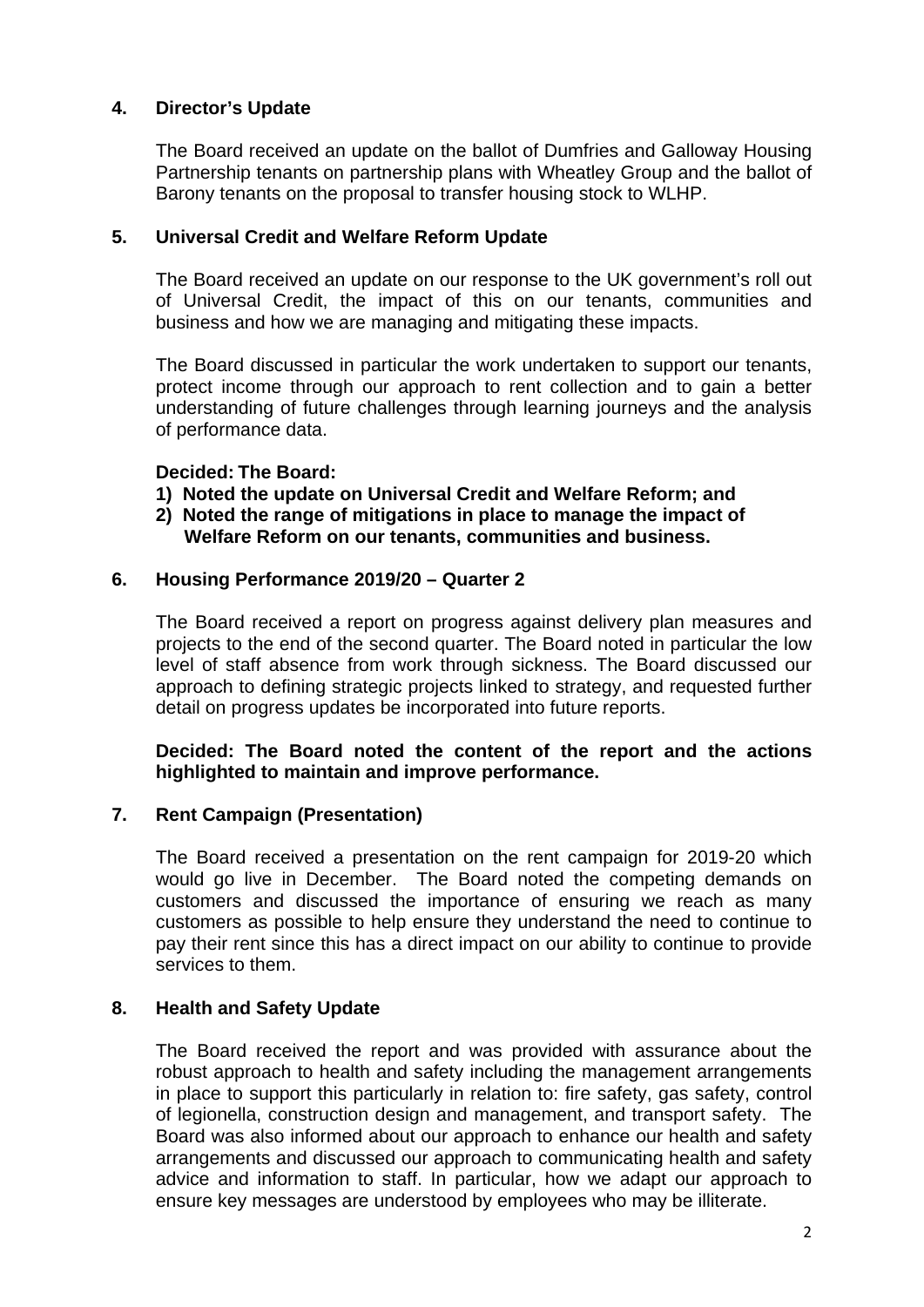# **Decided: The Board noted the contents of this report.**

## **9. New Build Performance Dashboard**

 The Board received an overview of the new build development programme, the number of units completed to date and progress with developments on site. The Board discussed the project at Jarvey Street, Bathgate and work required to conclude the project. It was agreed a further update will be provided at the next meeting.

## **Decided: The Board noted the report and new build performance dashboard.**

## **10. Finance Report for the period to 31 October 2019**

10.1 The Board received the finance report for the period to 31 October 2019. The Board discussed running costs, repairs and investment expenditure, the variance in net capital expenditure largely driven by the Almondvale, Dixon Terrace and Jarvey Street developments and the second quarter forecast to 31 March 2020.

#### **Decided: The Board:**

- **1) Noted the management accounts for the period to 31 October 2019;**
- **2) Approved the draft EIB consent letters and delegated authority to any Board member, the Group Chief Executive, Group Director of Finance, Director of Treasury or Company Secretary to agree the final form of the letters and execute same on behalf of WLHP;**
- **3) Approved the draft funding syndicate consent letter and delegated authority to any Board member, the Group Chief Executive, Group Director of Finance, Director of Treasury or Company Secretary to agree the final form of the letter and execute same on behalf of WLHP; and**
- **4) Noted that the funding syndicate letter can also be signed by Wheatley Housing Group Limited as agent of WLHP.**

#### **11. Governance Update**

 The Board received an update on the 2019 Board appraisal process and Board appointments. The Board discussed support and development for Board members and agreed a risk workshop for the Board should be arranged in the new year.

## **Decided: The Board:**

- **1) Noted the outcomes of the Board appraisal process; and**
- **2) Agreed to the appointment of Bryan Sherriff as a director.**

#### **12. Information Governance Update**

 The Board received an update on our approach to information management and the Freedom of Information (Scotland) Act 2002 (FOISA).

## **Decided: The Board noted the status of the FOISA implementation plan.**